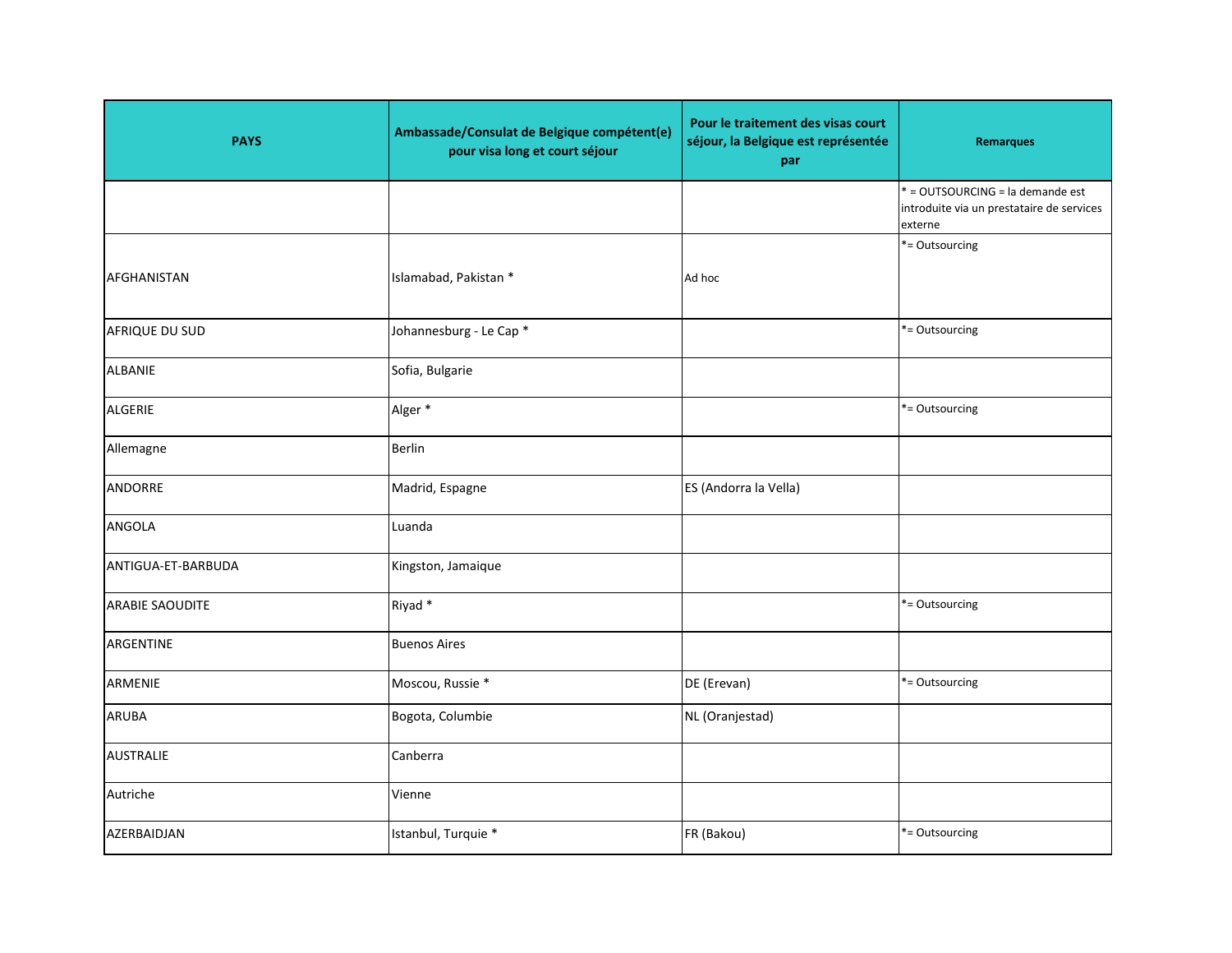| <b>BAHAMAS</b>            | Washington, USA                |                                        |                |
|---------------------------|--------------------------------|----------------------------------------|----------------|
| <b>BAHREIN</b>            | Koweit *, Koweit               | DE (Manama)                            | *= Outsourcing |
| <b>BANGLADESH</b>         | New Delhi, Inde *              | SE (Dhaka)                             | *= Outsourcing |
| <b>BARBADE</b>            | Kingston, Jamaique             |                                        |                |
| <b>BELIZE</b>             | Mexico, Mexique                |                                        |                |
| <b>BENIN</b>              | Abidjan *                      | FR (Cotonou)                           | *= Outsourcing |
| <b>BHOUTAN</b>            | New Delhi, Inde *              |                                        | *= Outsourcing |
| <b>BIELORUSSIE</b>        | Moscou, Russie *               | DE (Minsk)                             | *= Outsourcing |
| <b>BOLIVIE</b>            | Lima, Pérou                    | ES (La Paz et Santa Cruz de la Sierra) |                |
| <b>BOSNIE-HERZEGOVINE</b> | Zagreb, Croatie                | NL (Sarajevo)                          |                |
| <b>BOTSWANA</b>           | Johannesburg, Afrique du Sud * |                                        | *= Outsourcing |
| <b>BRESIL</b>             | Sao Paulo                      |                                        |                |
| BRUNEI (DARUSSALAM)       | Kuala Lumpur                   |                                        |                |
| <b>BULGARIE</b>           | Sofia                          |                                        |                |
| <b>BURKINA FASO</b>       | Ouagadougou                    |                                        |                |
| <b>BURUNDI</b>            | Bujumbura                      |                                        |                |
| <b>CAMBODGE</b>           | Bangkok, Thaïlande *           | FR (Phnom Penh)                        | *= Outsourcing |
| CAMEROUN                  | Yaoundé *                      |                                        | *= Outsourcing |
| <b>CANADA</b>             | Montréal                       |                                        |                |

| <b>CAP-VERT</b> | Dakar *, Sénégal  | PT (Praia) | $* =$ Outsourcing |
|-----------------|-------------------|------------|-------------------|
| CHILI           | Santiago de Chili |            |                   |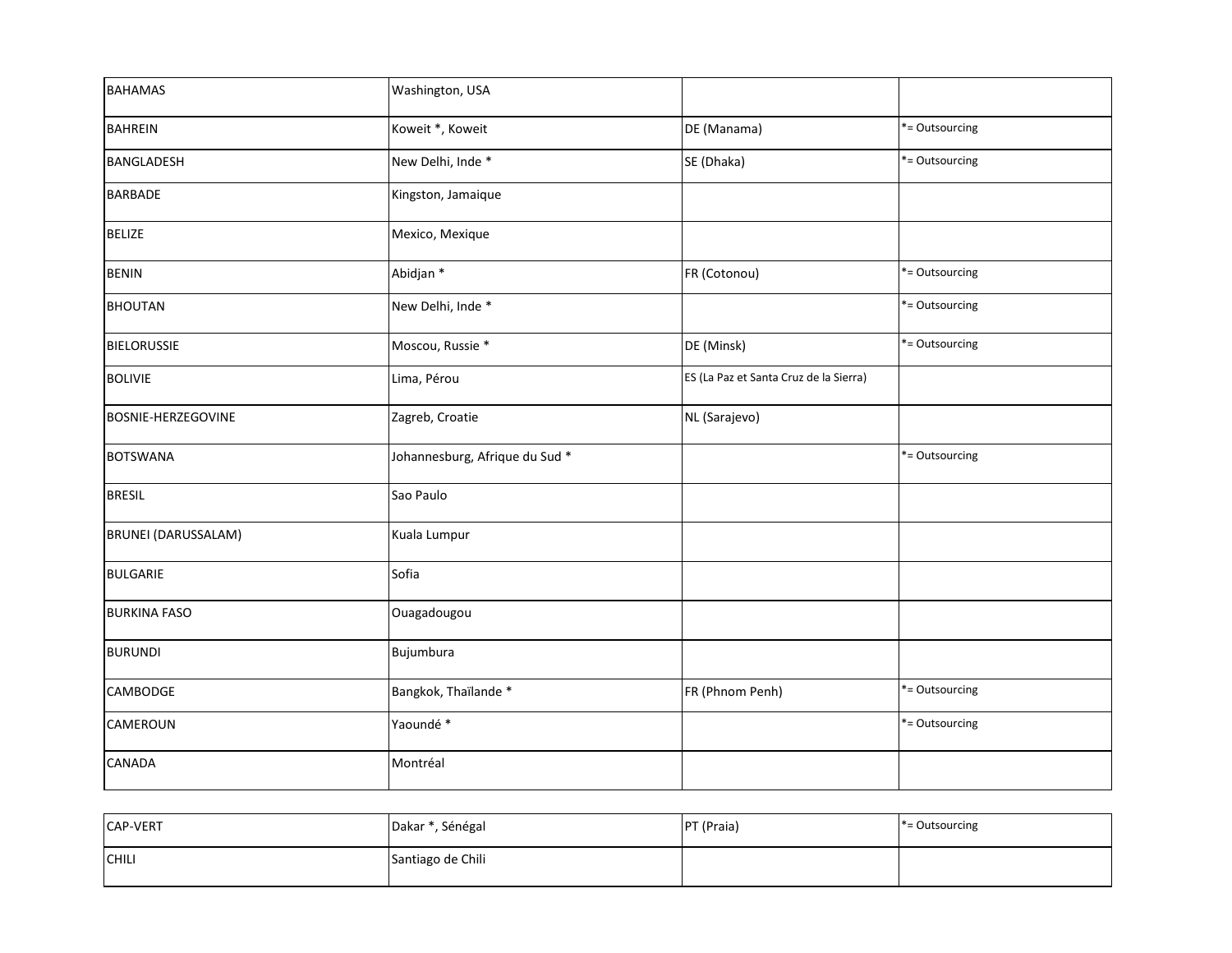| <b>CHINE</b>                      | Peking* - Shanghai* - Guangzhou/Canton* -<br>Hong<br>Kong |                                | *= Outsourcing |
|-----------------------------------|-----------------------------------------------------------|--------------------------------|----------------|
| <b>CHYPRE</b>                     | Athènes, Grèce                                            | DE (Nicosia)                   |                |
| <b>CITE DU VATICAN</b>            | Rome, Italie                                              |                                |                |
| <b>COLOMBIE</b>                   | Bogota                                                    |                                |                |
| COMORES                           | Nairobi, Kenya *                                          | FR (Morati)                    | *= Outsourcing |
| CONGO (REP. DEMOCRATIQUE)         | Kinshasa, Lubumbashi                                      |                                |                |
| CONGO (REPUBLIQUE)                | Kinshasa                                                  | FR (Brazzaville, Pointe Noire) |                |
| COREE DU SUD                      | Séoul                                                     |                                |                |
| COREEE DU NORD (Rép.pop. Démocr.) | Seoul, Corée du Sud                                       |                                |                |
| <b>COSTA RICA</b>                 | Panama, Panama                                            | NL (San José)                  |                |
| <b>COTE D'IVOIRE</b>              | Abidjan "*                                                |                                | *= Outsourcing |
| <b>CROATIE</b>                    | Zagreb                                                    |                                |                |
| <b>CUBA</b>                       | La Havane                                                 |                                |                |
| <b>CURACAO</b>                    | Bogota, Columbie                                          | NL (Willemstad)                |                |
| <b>DANEMARK</b>                   | Helsinki, Finlande                                        |                                |                |
| <b>DJIBOUTI</b>                   | Addis Abeba *, Ethiopie                                   | FR (Djibouti)                  | *= Outsourcing |
| <b>DOMINIQUE</b>                  | Kingston, Jamaïque                                        |                                |                |
| <b>EGYPTE</b>                     | Le Caire *                                                |                                | *= Outsourcing |
| <b>EL SALVADOR</b>                | Panama, Panama                                            | ES (San Salvador)              |                |
| <b>EMIRATS ARABES UNIS</b>        | Abu Dhabi *                                               |                                | *= Outsourcing |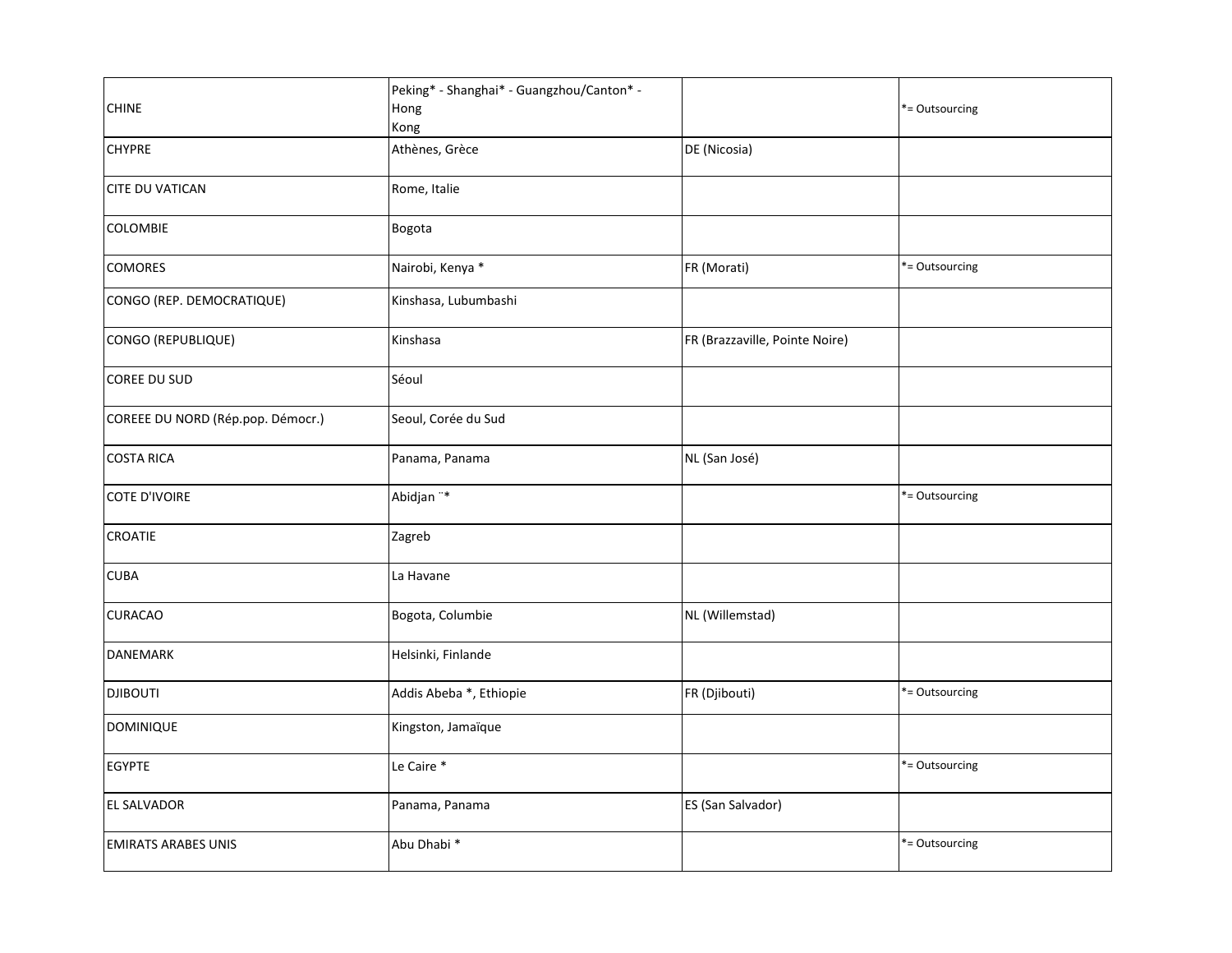| <b>EQUATEUR</b>             | Lima, Pérou                                   | FR (Quito)          |                                                        |
|-----------------------------|-----------------------------------------------|---------------------|--------------------------------------------------------|
| <b>ERYTHREE</b>             | Kenya, Nairobi *                              | IT (Asmara)         | *= Outsourcing                                         |
| Espagne                     | Madrid                                        |                     |                                                        |
| <b>ESTONIE</b>              | Helsinki, Finlande                            |                     |                                                        |
| Etats-Unis                  | Washington - Atlanta - Los Angeles - New York |                     |                                                        |
| <b>ETHIOPIE</b>             | Addis Abeba *                                 |                     | *= Outsourcing                                         |
| <b>FEDERATION DE RUSSIE</b> | Moscou*                                       | LT (caliningrad)    | * = Outsourcing - aussi bureau à Saint-<br>Pétersbourg |
| <b>FIDJI</b>                | Canberra, Australie                           | Canberra, Australie |                                                        |
| <b>FINLANDE</b>             | Helsinki                                      |                     |                                                        |
| France                      | Paris                                         |                     |                                                        |
| <b>GABON</b>                | Yaoundé *, Kameroen                           | FR (Libreville)     | *= Outsourcing                                         |
| <b>GAMBIE</b>               | Dakar *, Sénégal                              |                     | *= Outsourcing                                         |
| <b>GEORGIE</b>              | Istanbul, Turquie *                           | NL (Tbilisi)        | *= Outsourcing                                         |
| <b>GHANA</b>                | Abidjan*, Côte d'Ivoire                       | CH (Accra)          | *= Outsourcing                                         |
| <b>GRECE</b>                | Athènes                                       |                     |                                                        |
| <b>GRENADE</b>              | Kingston, Jamaïque                            |                     |                                                        |
| <b>GUATEMALA</b>            | Panama, Panama                                | ES (Guatemala)      |                                                        |
| <b>GUINEE</b>               | Dakar*, Sénégal                               |                     | *= Outsourcing                                         |
| <b>GUINEE EQUATORIALE</b>   | Yaoundé*, Kameroen                            | ES (Malabo)         | *= Outsourcing                                         |
| <b>GUINEE-BISSAU</b>        | Dakar*, Sénégal                               | PT (Bissau)         | *= Outsourcing                                         |

| <b>GUYANA</b> | Kingston, Jamaïque<br>, |  |
|---------------|-------------------------|--|
|               |                         |  |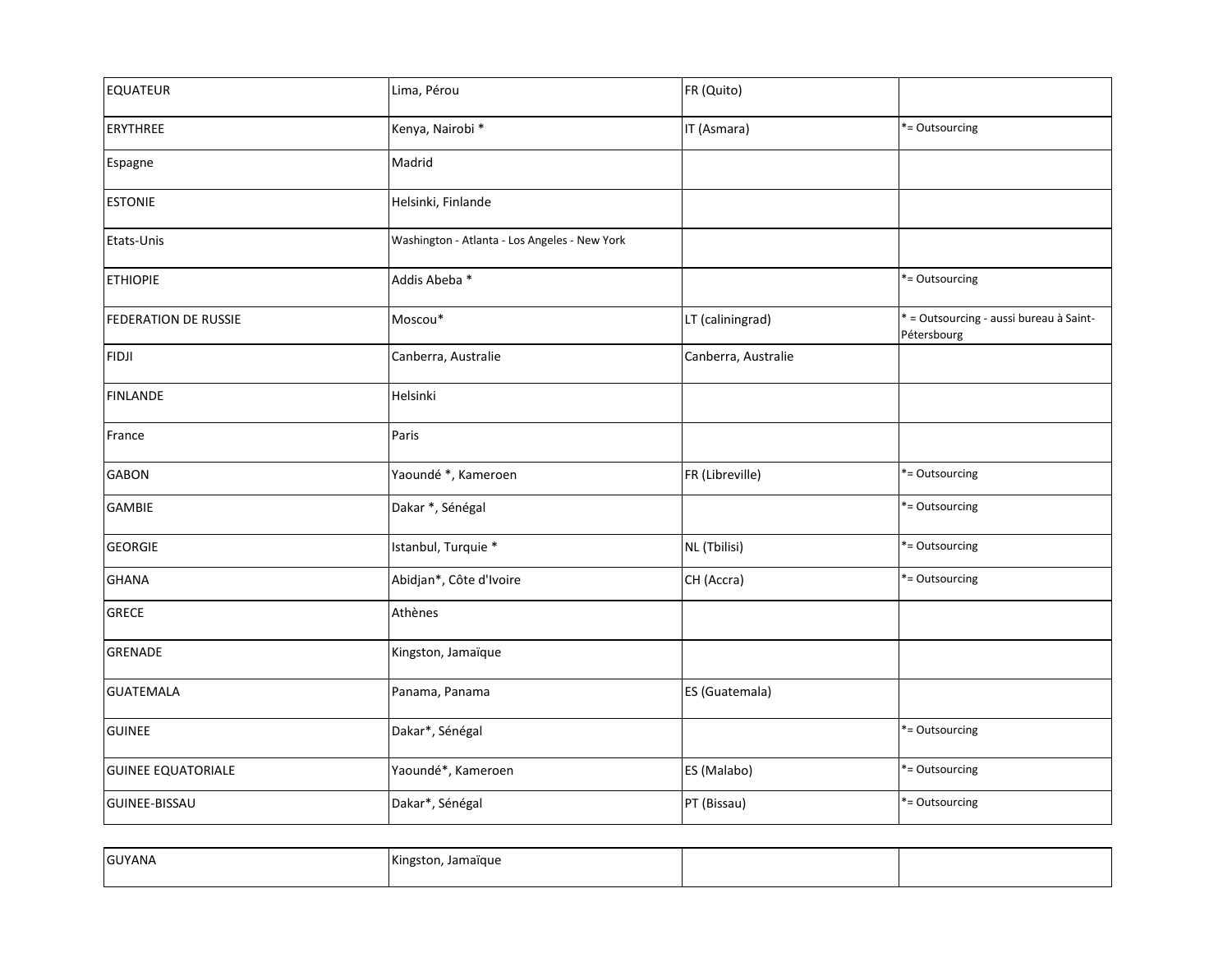| HAITI               | La Havane, Cuba      | FR (Port-au-Prince)                                                                                                                        |                                               |
|---------------------|----------------------|--------------------------------------------------------------------------------------------------------------------------------------------|-----------------------------------------------|
| <b>HONDURAS</b>     | Panama, Panama       | ES (Tegucigalpa)                                                                                                                           |                                               |
| HONG KONG (Chine)   | Hong Kong            |                                                                                                                                            |                                               |
| <b>HONGRIE</b>      | Budapest             |                                                                                                                                            |                                               |
| <b>ILES SALOMON</b> | Canberra, Australie  |                                                                                                                                            |                                               |
| <b>INDE</b>         | New Delhi* - Mumbai* |                                                                                                                                            | * = Outsourcing - aussi bureau à<br>Bangalore |
| <b>INDONESIE</b>    | Jakarta              | NL (Jakarta)                                                                                                                               |                                               |
| <b>IRAK</b>         | Amman *, Jordanie    | Erbil <sup>*</sup>                                                                                                                         | *= Outsourcing                                |
|                     | Erbil*, Iraq         | CZ (Bagdad) uniquement pour les<br>détenteurs d'un passeport diplomatique<br>ou de service qui voyagent pour motifs<br>officiels (UE/OTAN) |                                               |
| <b>IRAN</b>         | Téhéran*             |                                                                                                                                            | *= Outsourcing                                |
| Irlande             | <b>Dublin</b>        |                                                                                                                                            |                                               |
| <b>ISLANDE</b>      | Helsinki, Finlande   |                                                                                                                                            |                                               |
| <b>ISRAEL</b>       | <b>Tel Aviv</b>      |                                                                                                                                            |                                               |
| <b>ITALIE</b>       | Rome                 |                                                                                                                                            |                                               |
| JAMAIQUE            | Kingston             |                                                                                                                                            |                                               |
| <b>JAPON</b>        | Tokyo                |                                                                                                                                            |                                               |
| JORDANIE            | Amman *              |                                                                                                                                            | *= Outsourcing                                |
| KAZAKHSTAN          | Moscou, Russie *     | HU (Almaty) AT (Astana)                                                                                                                    | *= Outsourcing                                |
| <b>KENYA</b>        | Nairobi <sup>*</sup> |                                                                                                                                            | *= Outsourcing                                |
| KIRGHIZSTAN         | Moscou, Russie       | DE (Bichkek)                                                                                                                               |                                               |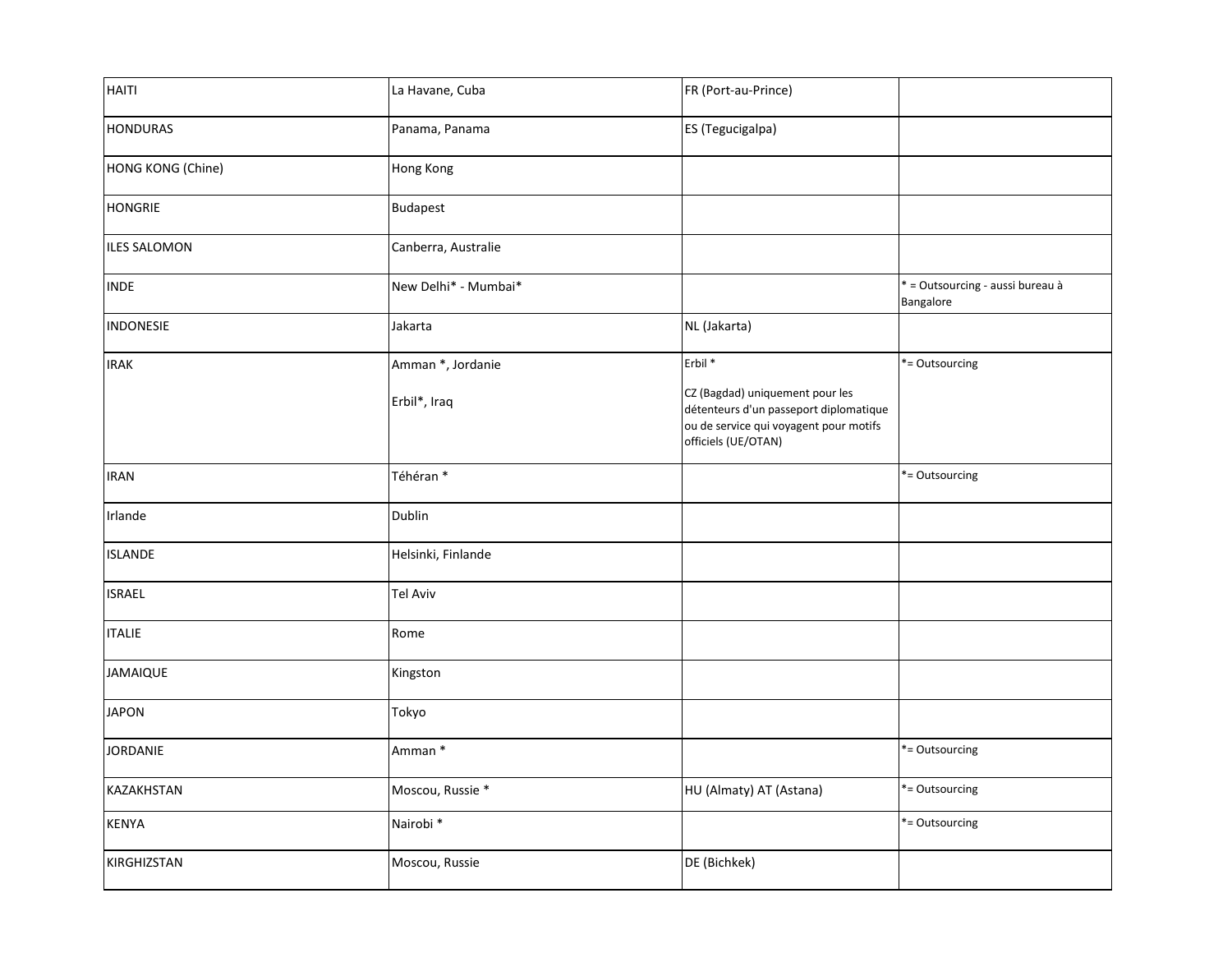| KIRIBATI          | Canberra, Australie                       |                   |                 |
|-------------------|-------------------------------------------|-------------------|-----------------|
| KOSOVO            | Sofia, Bulgarie                           | CH (Pristina)     |                 |
| <b>KOWEIT</b>     | Koweit*                                   |                   | *= Outsourcing  |
| LAOS              | Bangkok *, Thaïlande                      | FR (Vientiane)    | *= Outsourcing  |
| <b>LESOTHO</b>    | Johannesburg, Afrique du Sud <sup>*</sup> |                   | *= Outsourcing  |
| LETTONIE          | Varsovie, Pologne                         |                   |                 |
| LIBAN             | Beyrouth *                                |                   | *= Outsourcing  |
| LIBERIA           | Abidjan*, Côte d'Ivoire                   |                   | *= Outsourcing  |
| LIBYE             | Tunis, Tunisie *                          |                   | *= Outsourcing  |
| LIECHTENSTEIN     | Berne, Suisse                             |                   |                 |
| LITUANIE          | Varsovie, Pologne                         |                   |                 |
| LUXEMBOURG        | Paris, France                             |                   |                 |
| MACEDOINE (FYROM) | Sofia, Bulgarie                           | NL (Skopje)       |                 |
| MADAGASCAR        | Nairobi, Kenya *                          | FR (Antananarivo) | *= Outsourcing  |
| <b>MALAISIE</b>   | Kuala Lumpur                              |                   |                 |
| <b>MALAWI</b>     | Dar Es Salaam, Tanzanie                   | NO (Lilongue)     |                 |
| <b>MALDIVES</b>   | New Delhi, Inde *                         |                   | *= Outsourcing  |
| <b>MALI</b>       | Ouagadougou, Burkina Faso                 | NL (Bamako)       |                 |
| <b>MALTE</b>      | Rome, Italie                              | FR (Valetta)      |                 |
| <b>MAROC</b>      | Rabat*                                    |                   | * = Outsourcing |
| <b>MAURICE</b>    | Dar Es Salaam, Tanzanie                   | FR (Port Louis)   |                 |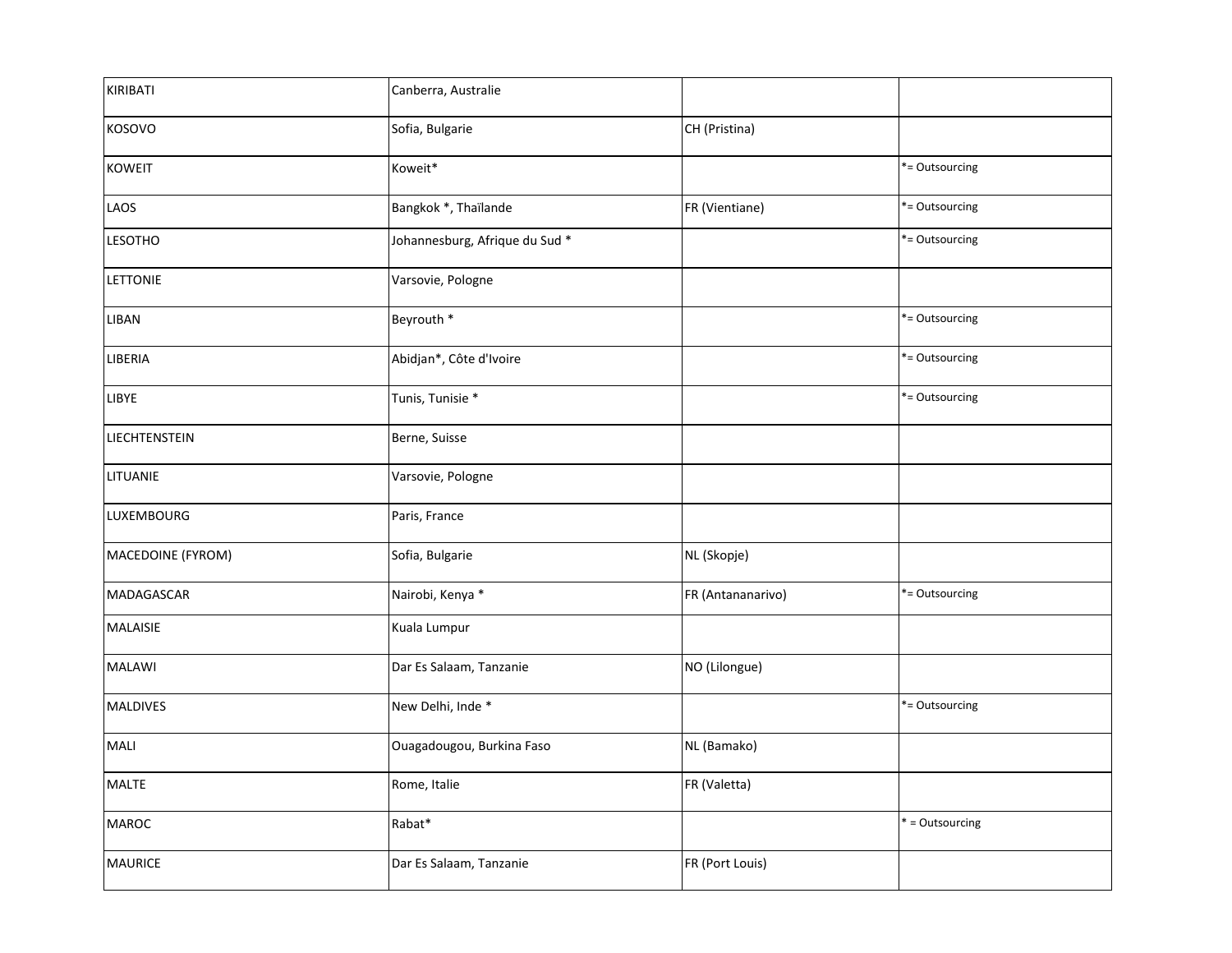| <b>MAURITANIE</b> | Dakar *, Sénégal | FR (Nouakchott) | $* =$ Outsourcing |
|-------------------|------------------|-----------------|-------------------|
| Mexique           | Mexico city      |                 |                   |

| MOLDAVIE           | Bucarest, Roumanie             | HU (Chisinau)    |                                        |
|--------------------|--------------------------------|------------------|----------------------------------------|
| <b>MONACO</b>      | Paris, France                  | FR (Monaco)      |                                        |
| <b>MONGOLIE</b>    | Pekin, Chine *                 | DE (Oulan-Bator) | *= Outsourcing                         |
| <b>MONTENEGRO</b>  | Belgrade, Serbie               | SI (Podgorica)   |                                        |
| MOZAMBIQUE         | Johannesburg, Afrique du Sud * | NL (Maputo)      | *= Outsourcing                         |
| MYANMAR (BIRMANIE) | Bangkok, Thaïlande *           | DE (Rangoon)     | *= Outsourcing                         |
| <b>NAMIBIE</b>     | Johannesburg, Afrique du Sud * | DE (Windhoek)    | *= Outsourcing                         |
| <b>NAURU</b>       | Canberra, Australie            |                  |                                        |
| <b>NEPAL</b>       | New Delhi, Inde *              | DE (Katmandou)   | *= Outsourcing                         |
| <b>NICARAGUA</b>   | Panama, Panama                 | ES (Managua)     |                                        |
| <b>NIGER</b>       | Ouagadougou, Burkina Faso      | FR (Niamey)      |                                        |
| <b>NIGERIA</b>     | Abuja*                         |                  | * = Outsourcing - aussi bureau à Lagos |
| <b>NORVEGE</b>     | Helsinki, Finlande             |                  |                                        |
| NOUVELLE-ZELANDE   | Canberra, Australie            | NL (Wellington)  |                                        |
| <b>OMAN</b>        | Riyad (Arabie Saoudite) *      | NL (Muscat)      | *= Outsourcing                         |
| <b>OUGANDA</b>     | Kampala *                      |                  | *= Outsourcing                         |
| <b>OUZBEKISTAN</b> | Moscou, Russie                 | FR (Tachkent)    |                                        |
| <b>PAKISTAN</b>    | Islamabad*                     |                  | * = Outsourcing                        |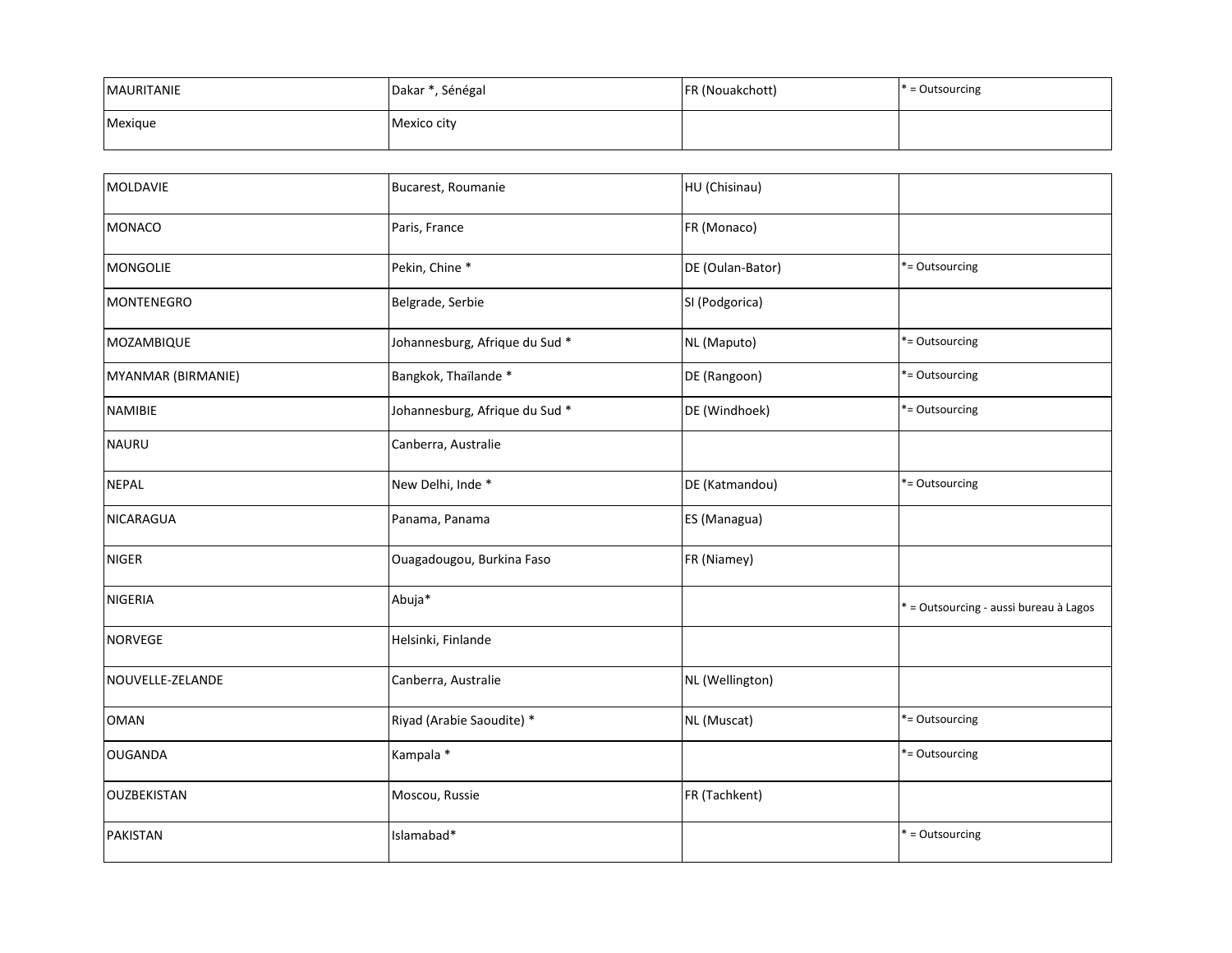| PANAMA                          | Panama                  |                    |                 |
|---------------------------------|-------------------------|--------------------|-----------------|
| PAPOUASIE-NOUVELLE-GUINEE       | Canberra, Australie     |                    |                 |
| PARAGUAY                        | Buenos Aires, Argentine | ES (Asuncion)      |                 |
| PAYS-BAS                        | La Haye                 |                    |                 |
| PEROU                           | Lima                    |                    |                 |
| <b>PHILIPPINES</b>              | Manille *               |                    | *= Outsourcing  |
| POLOGNE                         | Varsovie                |                    |                 |
| PORTUGAL                        | Lisbonne                |                    |                 |
| QATAR                           | Doha *                  |                    | *= Outsourcing  |
| REPUBLIQUE D'AFRIQUE CENTRALE   | Yaoundé *, Kameroen     | FR (Bangui)        | *= Outsourcing  |
| REPUBLIQUE DOMINICAINE          | La Havane               | NL (Santo Domingo) |                 |
| <b>ROUMANIE</b>                 | <b>Bucarest</b>         |                    |                 |
| Royaume-Uni                     | Londres*                |                    | * = Outsourcing |
| <b>RWANDA</b>                   | Kigali <sup>*</sup>     |                    | * = Outsourcing |
| SAINT-CHRISTOPHE-ET-NEVIS       | Kingston, Jamaïque      |                    |                 |
| SAINTE-LUCIE                    | Kingston, Jamaïque      | FR (Castries)      |                 |
| SAINT-MARIN                     | Rome, Italie            | IT (San Marino)    |                 |
| SAINT-VINCENT-ET-LES-GRENADINES | Kingston, Jamaïque      |                    |                 |
| SAMOA                           | Canberra, Australie     |                    |                 |
| SAO TOME-ET-PRINCIPE            | Luanda, Angola          | PT (Sao Tomé)      |                 |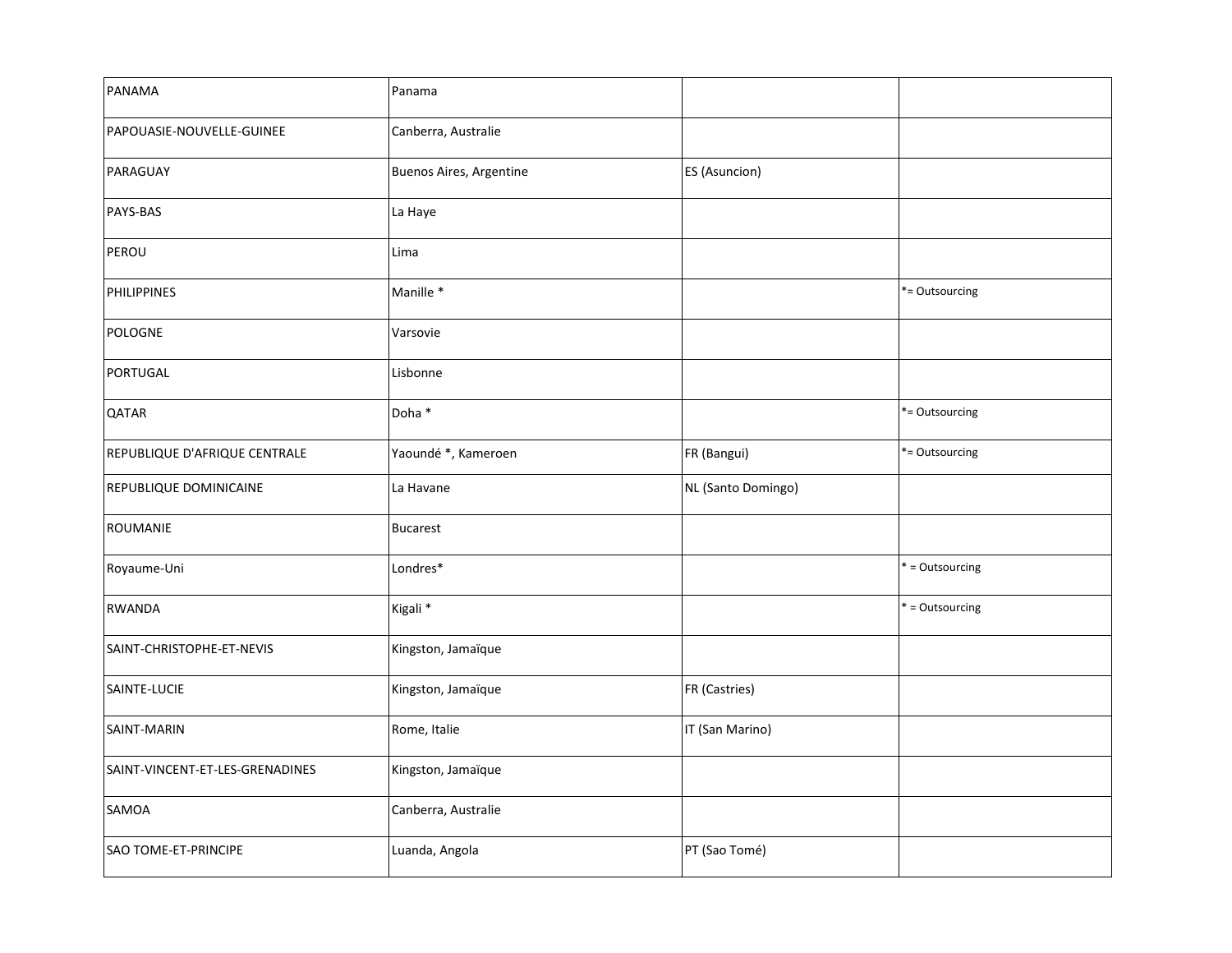| SENEGAL             | Dakar <sup>*</sup>       | *= Outsourcing    |
|---------------------|--------------------------|-------------------|
| <b>SERBIE</b>       | Belgrade, Serbie         |                   |
| <b>SEYCHELLES</b>   | Nairobi, Kenya *         | *= Outsourcing    |
| <b>SIERRA LEONE</b> | Abidjan *, Côte d'Ivoire | $* =$ Outsourcing |
| <b>SINGAPOUR</b>    | Singapour                |                   |

| SLOVAQUIE          | Vienne, Autriche                                                                                 |                 |                |
|--------------------|--------------------------------------------------------------------------------------------------|-----------------|----------------|
| <b>SLOVENIE</b>    | Zagreb, Croatie                                                                                  |                 |                |
| SOMALIE            | Nairobi, Kenya *                                                                                 |                 | *= Outsourcing |
| SOUDAN             | Le Caire, Egypte *                                                                               | NL (Karthoum)   | *= Outsourcing |
| SOUDAN DU SUD      | Kampala *, Ouganda                                                                               |                 | *= Outsourcing |
| <b>SRI LANKA</b>   | New Delhi, Inde *                                                                                | CH (Colombo)    | *= Outsourcing |
| <b>SUEDE</b>       | Helsinki, Finlande                                                                               |                 |                |
| <b>SUISSE</b>      | Berne                                                                                            |                 |                |
| <b>SURINAME</b>    | Kingston, Jamaïque                                                                               | NL (Paramaribo) |                |
| SWAZILAND          | Johannesburg, Afrique du Sud *                                                                   |                 | *= Outsourcing |
| <b>SYRIE</b>       | Beyrouth *, Liban (visa long séjour peuvent aussi être<br>introduit à Ankara, Istanbul et Amman) |                 | *= Outsourcing |
| <b>TADJIKISTAN</b> | Moscou, Russie *                                                                                 | DE (Dusjanbe)   | *= Outsourcing |
| <b>TAIWAN</b>      | Taipei                                                                                           |                 |                |
| <b>TANZANIE</b>    | Dar Es Salaam                                                                                    |                 |                |
| <b>TCHAD</b>       | Ouagadougou, Burkina Faso                                                                        | FR (Ndjamena)   |                |